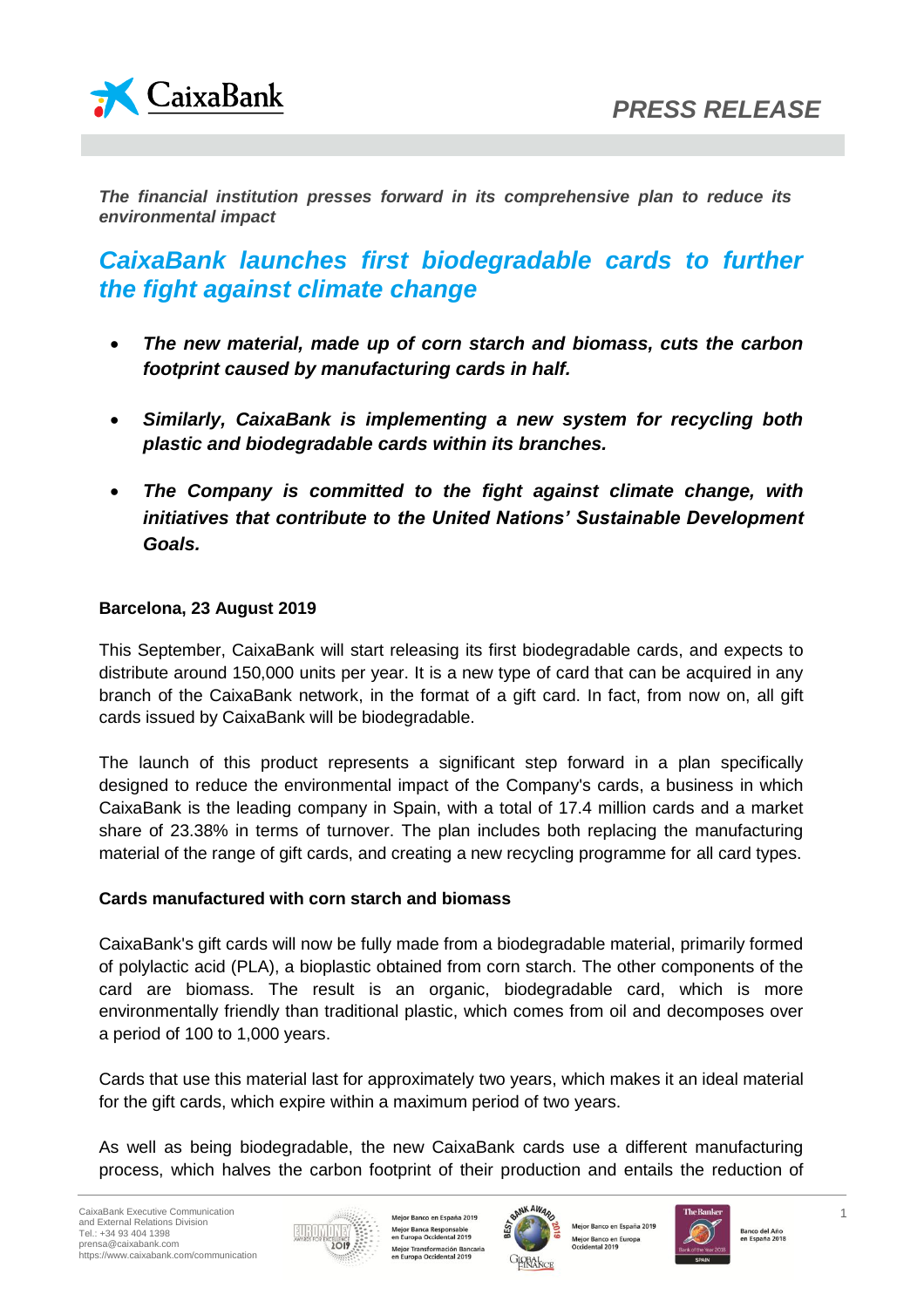

practically half the  $CO<sub>2</sub>$  emitted: going from 30kg of  $CO<sub>2</sub>$  emissions per 1,000 cards made with PVC, to 15.5 kg per 1,000 cards in this material.

In order for customers to clearly recognise the biodegradable cards, CaixaBank is presenting a new design, with a more environmentally-friendly and minimalist feel, including a logo that indicates that it is a biodegradable product.





In parallel to the launch of these new biodegradable cards, CaixaBank is continually analysing the materials that offer better durability to reduce the number of card replacements and thus reduce their carbon footprint. To find the most suitable ecological material, CaixaBank is testing alternative materials to PVC, which is what cards with chips and contactless technology are currently made of.

One of the recent measures derived from this research process is the implementation of new magnetic bands that are more resistant to demagnetisation, which is one of the main reasons that customers replace their cards.

Additionally, CaixaBank is committed to digitising cards, reducing the environmental impact as this avoids the need to manufacture or send a PVC card to the customer, and will also extend the validity from 5 years to 7.

#### **Contribution to the circular economy**

Meanwhile, CaixaBank has also introduced a new process for recycling all its cards, both those made from biodegradable materials and those made from traditional plastics. From now on, customers will hand in their expired cards at their branch, which will take care of activating the recycling circuit established for each model.

Specifically, the procedure consists in separating the card's different components (chip, magnetic strip, plastic or biodegradable material) and distributing them across the dedicated channels for recycling them.

New CaixaBank cards are CO<sup>2</sup> neutral, because CaixaBank offsets 100% of its calculated emissions. In fact, CaixaBank is the only Ibex 35 company that offsets its entire calculated carbon footprint, including indirect emissions. Last year, it reached this milestone with the support of a wind farm in southern India, and a reforestation project in an area that had



Mejor Banco en España 2019 Mejor Banca Responsable<br>en Europa Occidental 2019 Mejor Transformación Bancaria<br>en Europa Occidental 2019



Mejor Banco en España 2019 Mejor Banco en Europa<br>Occidental 2019